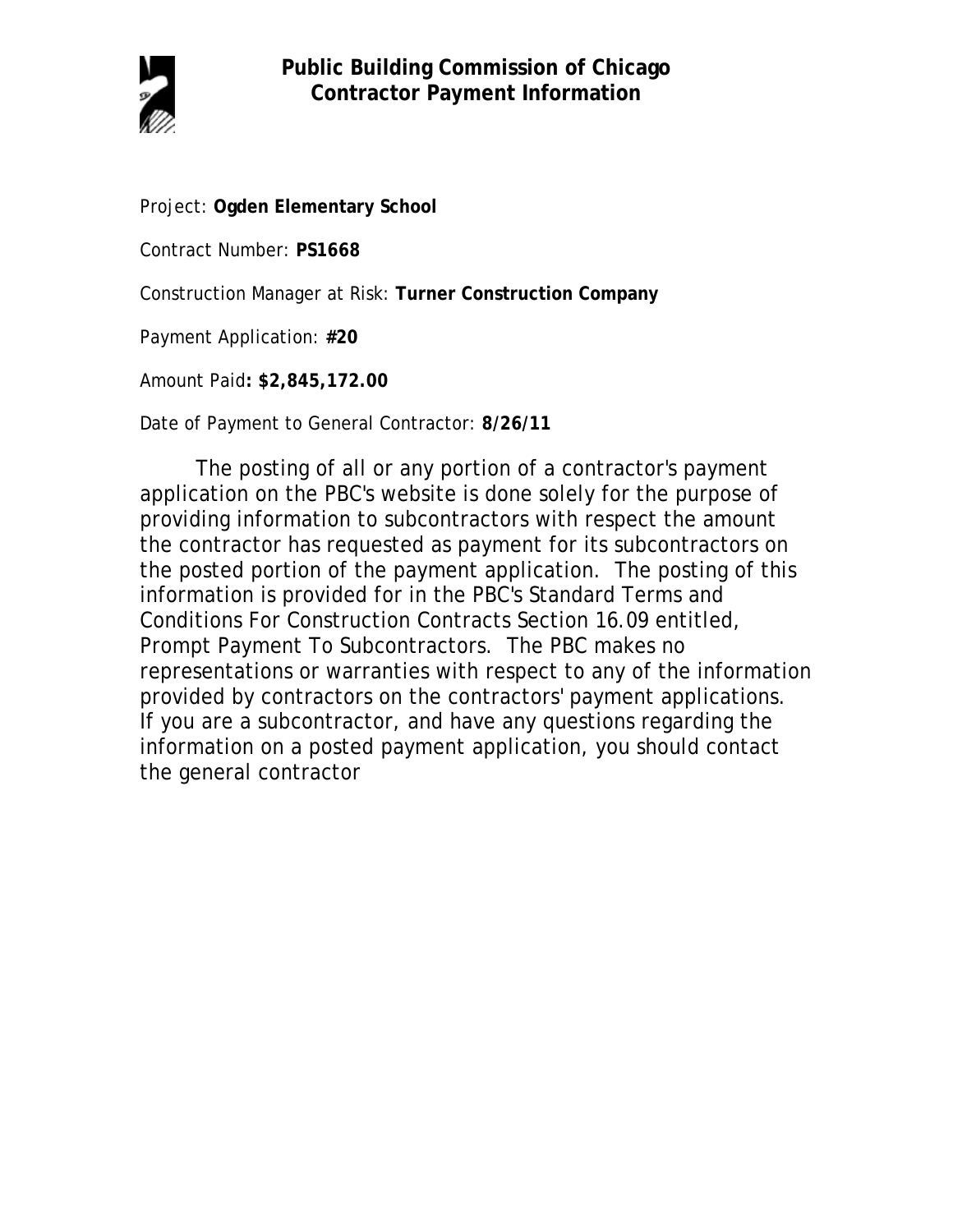## **PUBLIC BUILDING COMMISSION OF CHICAGO**

## **EXHIBIT S**

#### CERTIFICATE OF ARCHITECT - ENGINEER

| Date:                                 | <b>July 20, 2011</b>                                                                                                                                                                                                                                                                                                                                                                                                    |  |                                                                                                                                                                                                                                                                                                                                                                |                 |  |  |  |  |  |
|---------------------------------------|-------------------------------------------------------------------------------------------------------------------------------------------------------------------------------------------------------------------------------------------------------------------------------------------------------------------------------------------------------------------------------------------------------------------------|--|----------------------------------------------------------------------------------------------------------------------------------------------------------------------------------------------------------------------------------------------------------------------------------------------------------------------------------------------------------------|-----------------|--|--|--|--|--|
| Project:                              | <b>Ogden Replacement Elementary School</b>                                                                                                                                                                                                                                                                                                                                                                              |  |                                                                                                                                                                                                                                                                                                                                                                |                 |  |  |  |  |  |
|                                       | To: Public Building Commission of Chicago<br>In accordance with Resolution No.<br>adopted by the Public Building Commission of Chicago on<br>, relating to the \$<br>Revenue Bonds issued by the Public Building Commission of Chicago for the financing of this project (and all terms used herein shall have the same meaning as in said Resolution), I hereby certify to<br>the Commission and to its Trustee, that: |  |                                                                                                                                                                                                                                                                                                                                                                |                 |  |  |  |  |  |
|                                       |                                                                                                                                                                                                                                                                                                                                                                                                                         |  | 1. Obligations in the amounts stated herein have been incurred by the Commission and that each item thereof is a proper charge<br>against the Construction Account and has not been paid; and                                                                                                                                                                  |                 |  |  |  |  |  |
|                                       |                                                                                                                                                                                                                                                                                                                                                                                                                         |  | 2. No amount hereby approved for payment upon any contract will, when added to all amounts previously paid upon such<br>contract, exceed 90% of current estimates approved by the Architect - Engineer until the aggregate amount of payments withheld<br>equals 5% of the Contract Price (said retained funds being payable as set forth in said Resolution). |                 |  |  |  |  |  |
| THE CONTRACTOR                        |                                                                                                                                                                                                                                                                                                                                                                                                                         |  | <b>Turner Construction Company (Chicago)</b>                                                                                                                                                                                                                                                                                                                   |                 |  |  |  |  |  |
| <b>FOR</b>                            | is now entitled to the sum of                                                                                                                                                                                                                                                                                                                                                                                           |  | <b>Ogden Replacement Elementary School</b><br>\$2,845,172.00                                                                                                                                                                                                                                                                                                   |                 |  |  |  |  |  |
| <b>ADDITIONS</b><br><b>DEDUCTIONS</b> | ORIGINAL CONTRACT PRICE<br>NET ADDITION OR DEDUCTION<br>ADJUSTED CONTRACT PRICE                                                                                                                                                                                                                                                                                                                                         |  | \$44,788,221.00<br>\$0.00<br>\$0.00<br>\$0.00<br>\$44,788,221.00                                                                                                                                                                                                                                                                                               |                 |  |  |  |  |  |
|                                       | TOTAL AMOUNT EARNED                                                                                                                                                                                                                                                                                                                                                                                                     |  |                                                                                                                                                                                                                                                                                                                                                                | \$41,785,149.00 |  |  |  |  |  |
| <b>TOTAL RETENTION</b>                |                                                                                                                                                                                                                                                                                                                                                                                                                         |  |                                                                                                                                                                                                                                                                                                                                                                | \$1,598,444.00  |  |  |  |  |  |
|                                       | a) Reserve Withheld @ 10% of Total Amount Earned, but<br>not to exceed 1% of Contract Price<br>b) Liens and Other Withholding<br>c) Liquidated Damages Withheld                                                                                                                                                                                                                                                         |  | \$1,598,444.00<br>\$0.00<br>\$0.00                                                                                                                                                                                                                                                                                                                             |                 |  |  |  |  |  |
|                                       | TOTAL PAID TO DATE (Include this Payment)                                                                                                                                                                                                                                                                                                                                                                               |  |                                                                                                                                                                                                                                                                                                                                                                | \$40,186,705.00 |  |  |  |  |  |
|                                       | LESS: AMOUNT PREVIOUSLY PAID                                                                                                                                                                                                                                                                                                                                                                                            |  |                                                                                                                                                                                                                                                                                                                                                                | \$37,341,533.00 |  |  |  |  |  |
|                                       | AMOUNT DUE THIS PAYMENT                                                                                                                                                                                                                                                                                                                                                                                                 |  |                                                                                                                                                                                                                                                                                                                                                                | \$2,845,172.00  |  |  |  |  |  |
|                                       |                                                                                                                                                                                                                                                                                                                                                                                                                         |  | Date:                                                                                                                                                                                                                                                                                                                                                          |                 |  |  |  |  |  |

Architect - Engineer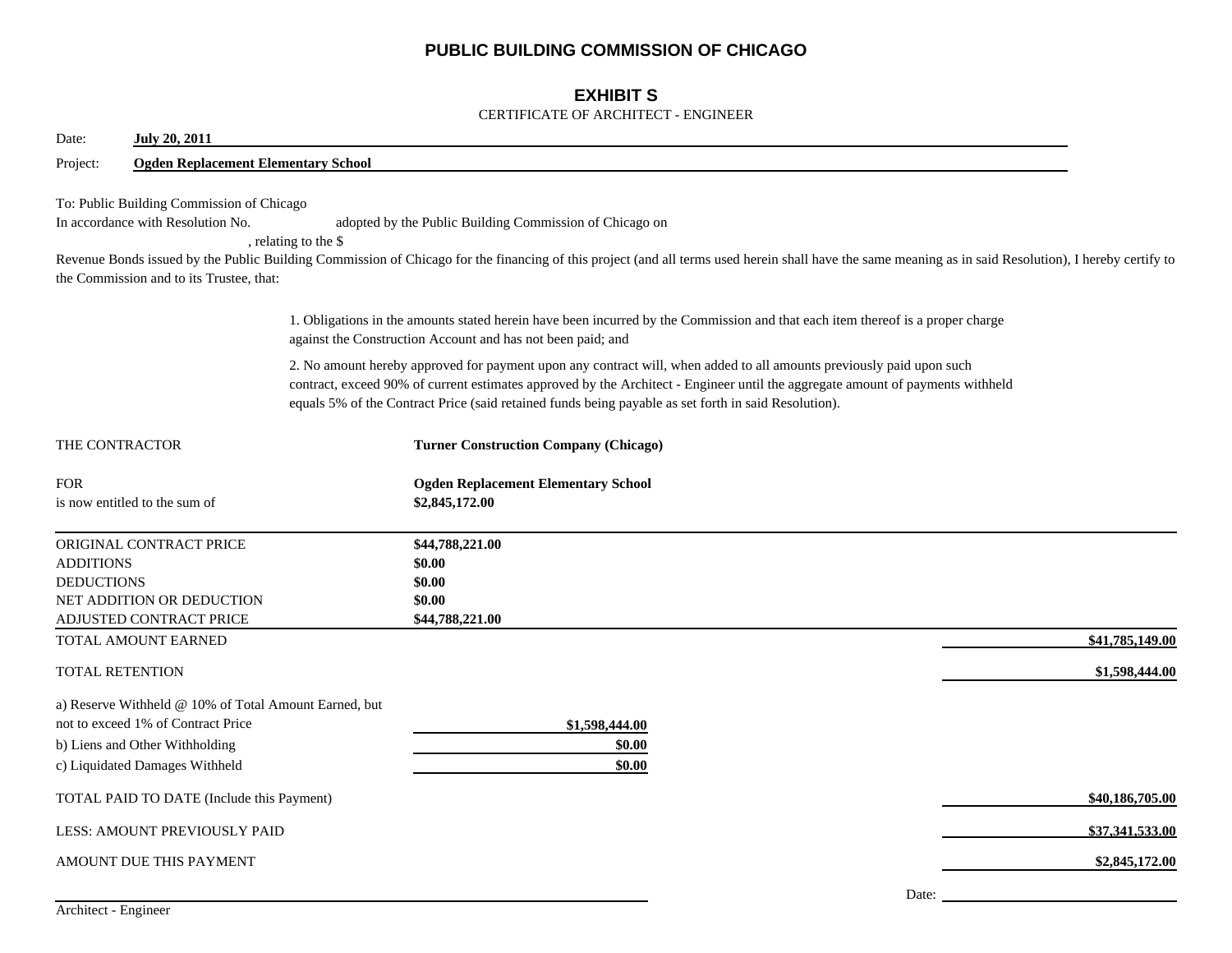## **(1 of 7) CONTRACTOR'S SWORN STATEMENT AND AFFIDAVIT FOR PARTIAL PAYMENT**

| <b>STATE OF Illinois</b> |          |
|--------------------------|----------|
|                          | $\{SS\}$ |
| <b>COUNTY OF Cook</b>    |          |

The affiant, being first duly sworn on oath, deposes and says that he/she is **Project Executive**, of **Turner Construction Company (Chicago)**, an **Illinois** corporation, and duly authorized to make this Affidavit in behalf of said corporation, and for him/herself individually; that he/she is well acquainted with the facts herein set forth and that said corporation is the Contractor with the PUBLIC BUILDING COMMISSION OF CHICAGO, Owner, under Contract No. **1632400** dated the **24th day of November, 2009**, for (describe nature of work)

#### **General Construction**

for (designate Project and Location)

#### **Ogden Replacement Elementary School**

#### **24 W. Walton, Chicago, Illinois 60610**

**·** that the following statements are made for the purpose of procuring a partial payment of

#### **Two million eight hundred forty five thousand one hundred seventy two**

#### **\$2,845,172.00**

under the terms of said Contract;

**·** that the work for which payment is requested has been completed, free and clear of any and all claims, liens, charges, and expenses of any kind or nature whatsoever and in full compliance with the Contract Documents and the requirements of said Owner under them;

**·** that for the purposes of said Contract, the following persons have been contracted with, and have furnished or prepared materials, equipment, supplies, and services for, and having done labor on said improvement;

**·** that the respective amounts set forth opposite their names is the full amount of money due and to become due to each of them respectively;

**·** that this statement is a full, true, and complete statement of all such persons and of the full amount now due and the amount heretofore paid to each of them for such labor, materials, equipment, supplies, and services, furnished or prepared by each of them to or on account of said work, as stated:

| <b>NAME</b><br>and<br><b>ADDRESS</b>                                                                   | <b>TYPE</b><br><b>OF</b><br><b>WORK</b> | <b>TOTAL</b><br><b>CONTRACT</b><br><b>(INCLUDE)</b><br>C.0.'s) | <b>TOTAL</b><br><b>WORK</b><br><b>COMPLETE</b> | <b>LESS</b><br><b>RETENTION</b><br>(INCLUDE<br><b>CURRENT)</b> | <b>LESS</b><br><b>NET</b><br><b>PREVIOUSLY</b><br><b>PAID</b> | <b>NET</b><br><b>DUE</b><br><b>THIS</b><br><b>PERIOD</b> | <b>BALANCE</b><br>TO<br><b>BECOME</b><br><b>DUE</b> |
|--------------------------------------------------------------------------------------------------------|-----------------------------------------|----------------------------------------------------------------|------------------------------------------------|----------------------------------------------------------------|---------------------------------------------------------------|----------------------------------------------------------|-----------------------------------------------------|
| 001                                                                                                    | <b>TCCo GMP</b>                         |                                                                |                                                |                                                                |                                                               |                                                          |                                                     |
| Pinto Construction,<br>7225 W. 105th Street,<br>Palos Hills, Illinois 60465                            | <b>Site Logisitcs</b>                   | 330,659.00                                                     | 324,892.00                                     | 16,367.00                                                      | 303,177.00                                                    | 5,348.00                                                 | 22,134.00                                           |
| Pinto Construction.<br>7225 W. 105th Street,<br>Palos Hills, Illinois 60465                            | <b>Site Logisitcs</b>                   | 8,611.00                                                       | 8,611.00                                       | 0.00                                                           | 8,180.00                                                      | 431.00                                                   | 0.00                                                |
| Thatcher Foundations,<br>Inc.,<br>7100 Industrial Highway,<br>Gary, Indiana 46406                      | Earth Retention                         | 513,829.00                                                     | 513,829.00                                     | 25,691.00                                                      | 488,138.00                                                    | 0.00                                                     | 25,691.00                                           |
| Thatcher Foundations,<br>Inc.,<br>7100 Industrial Highway,<br>Gary, Indiana 46406                      | <b>Earth Retention</b>                  | 17,221.00                                                      | 17,221.00                                      | 0.00                                                           | 17,221.00                                                     | 0.00                                                     | 0.00                                                |
| John Keno & Company,<br>8608 West Catalpa Ave.,<br>Suite 808,<br>Chicago, Illinois 60656               | Excavation                              | 1,710,013.00                                                   | 1,690,694.00                                   | 50,723.00                                                      | 1,638,272.00                                                  | 1,699.00                                                 | 70,042.00                                           |
| John Keno & Company,<br>8608 West Catalpa Ave.,<br><b>Suite 808.</b><br>Chicago, Illinois 60656        | Excavation                              | 43,673.00                                                      | 43,014.00                                      | 0.00                                                           | 43,014.00                                                     | 0.00                                                     | 659.00                                              |
| <b>Revcon Construction</b><br>Corporation,<br>500 Industrial Drive,<br>Prairie View, Illinois<br>60069 | Caissons                                | 1,550,091.00                                                   | 1,550,091.00                                   | 46,503.00                                                      | 1,503,588.00                                                  | 0.00                                                     | 46,503.00                                           |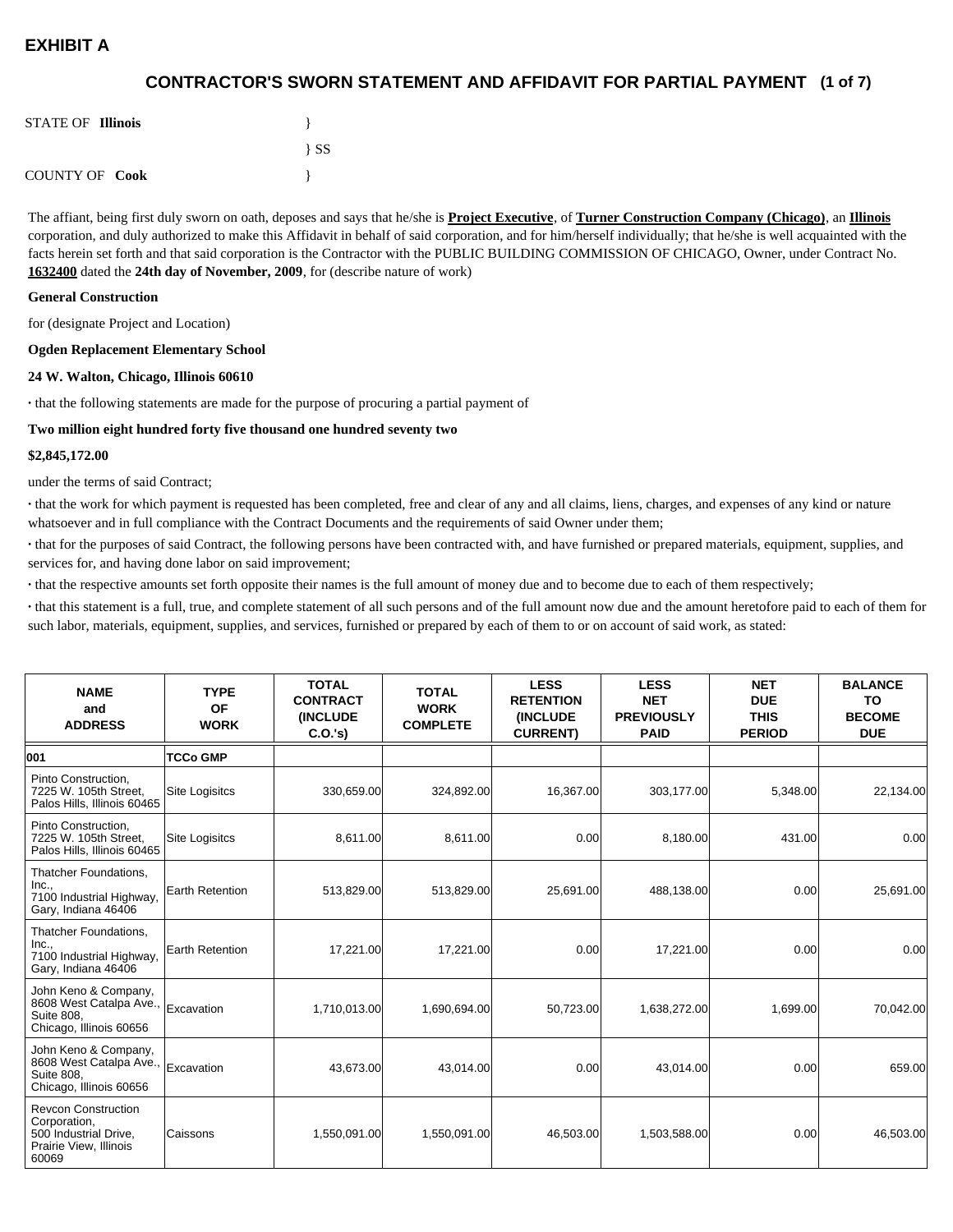### **(2 of 7) CONTRACTOR'S SWORN STATEMENT AND AFFIDAVIT FOR PARTIAL PAYMENT**

| <b>NAME</b><br>and<br><b>ADDRESS</b>                                                                                 | <b>TYPE</b><br><b>OF</b><br><b>WORK</b>          | <b>TOTAL</b><br><b>CONTRACT</b><br><b>(INCLUDE)</b><br>C.O.'s | <b>TOTAL</b><br><b>WORK</b><br><b>COMPLETE</b> | <b>LESS</b><br><b>RETENTION</b><br><b>INCLUDE</b><br><b>CURRENT)</b> | <b>LESS</b><br><b>NET</b><br><b>PREVIOUSLY</b><br><b>PAID</b> | <b>NET</b><br><b>DUE</b><br><b>THIS</b><br><b>PERIOD</b> | <b>BALANCE</b><br>TO<br><b>BECOME</b><br><b>DUE</b> |
|----------------------------------------------------------------------------------------------------------------------|--------------------------------------------------|---------------------------------------------------------------|------------------------------------------------|----------------------------------------------------------------------|---------------------------------------------------------------|----------------------------------------------------------|-----------------------------------------------------|
| <b>Revcon Construction</b><br>Corporation,<br>500 Industrial Drive,<br>Prairie View, Illinois<br>60069               | Caissons                                         | 48,763.00                                                     | 48,763.00                                      | 0.00                                                                 | 48.763.00                                                     | 0.00                                                     | 0.00                                                |
| Reliable Contracting &<br>Equipment Co.,<br>333 N Ogden Ave,<br>Chicago, Illinois 60607                              | <b>Site Utilities</b>                            | 409,946.00                                                    | 409,946.00                                     | 40,993.72                                                            | 361,274.96                                                    | 7,677.32                                                 | 40,993.72                                           |
| Reliable Contracting &<br>Equipment Co.,<br>333 N Ogden Ave.<br>Chicago, Illinois 60607                              | <b>Site Utilities</b>                            | 8,844.00                                                      | 8,844.00                                       | 0.00                                                                 | 7,994.00                                                      | 850.00                                                   | 0.00                                                |
| Abbey Paving,<br>1949 County Line Road,<br>Aurora, Illinois 60502                                                    | Paving                                           | 64,730.00                                                     | 64,730.00                                      | 6,473.00                                                             | 0.00                                                          | 58,257.00                                                | 6,473.00                                            |
| Abbey Paving,<br>1949 County Line Road,<br>Aurora. Illinois 60502                                                    | Paving                                           | 1,443.00                                                      | 1,443.00                                       | 0.00                                                                 | 0.00                                                          | 1,443.00                                                 | 0.00                                                |
| <b>Christy Webber</b><br>Landscape,<br>2900 W. Ferdinand St.<br>Chicago, Illinois 60612                              | Landscaping                                      | 258,087.00                                                    | 245,219.40                                     | 24,521.93                                                            | 33,662.46                                                     | 187,035.01                                               | 37,389.53                                           |
| <b>Christy Webber</b><br>Landscape,<br>2900 W. Ferdinand St,<br>Chicago, Illinois 60612                              | Landscaping                                      | 8,776.00                                                      | 8,337.20                                       | 0.00                                                                 | 1,316.40                                                      | 7,020.80                                                 | 438.80                                              |
| Burling Builders, Inc.,<br>44 West 60th Street,<br>Chicago, Illinois 60621                                           | Concrete                                         | 3,729,024.00                                                  | 3,710,059.45                                   | 205,981.79                                                           | 3,326,885.07                                                  | 177,192.59                                               | 224,946.34                                          |
| Burling Builders, Inc.,<br>44 West 60th Street,<br>Chicago, Illinois 60621                                           | Concrete                                         | 118,122.00                                                    | 117,519.58                                     | 36.63                                                                | 112,368.27                                                    | 5,114.68                                                 | 639.05                                              |
| Illinois Masonry Corp.,<br>200 Telser Rd.,<br>Lake Zurich, Illinois<br>60047                                         | Masonry and Stone                                | 5,340,403.00                                                  | 5,323,959.48                                   | 159,719.00                                                           | 5,109,187.25                                                  | 55,053.23                                                | 176.162.52                                          |
| Illinois Masonry Corp.,<br>200 Telser Rd<br>Lake Zurich, Illinois<br>60047                                           | Masonry and Stone                                | 169,477.00                                                    | 169,477.00                                     | 0.00                                                                 | 167,613.00                                                    | 1,864.00                                                 | 0.00                                                |
| Carlo Steel Corporation,<br>3100 East 87th Street,<br>Chicago, Illinois 60617                                        | <b>Structural Steel</b>                          | 2,270,726.00                                                  | 2,270,726.00                                   | 0.00                                                                 | 2,270,726.00                                                  | 0.00                                                     | 0.00                                                |
| Carlo Steel Corporation.<br>3100 East 87th Street,<br>Chicago, Illinois 60617                                        | <b>Structural Steel</b>                          | 77,677.00                                                     | 77,677.00                                      | 0.00                                                                 | 77,677.00                                                     | 0.00                                                     | 0.00                                                |
| <b>Turner Construction</b><br>Company (Chicago),<br>55 East Monroe Street,<br>Suite 3100,<br>Chicago, Illinois 60603 | Structural<br>Steel-Carlo<br>Subs/Suppliers-TCCb | 286,462.00                                                    | 207,352.00                                     | 0.00                                                                 | 207,352.00                                                    | 0.00                                                     | 79,110.00                                           |
| Chicago Architectural<br>Metals, Inc.,<br>4619 N. Ravenswood<br>Ave., Ste #201,<br>Chicago, Illinois 60640           | Miscellaneous<br><b>Metals</b>                   | 102,786.65                                                    | 102,786.65                                     | 0.00                                                                 | 102,786.65                                                    | 0.00                                                     | 0.00                                                |
| Chicago Architectural<br>Metals, Inc.,<br>4619 N. Ravenswood<br>Ave., Ste #201,<br>Chicago, Illinois 60640           | Miscellaneous<br>Metals                          | 3,867.36                                                      | 3,867.36                                       | 0.00                                                                 | 3,867.36                                                      | 0.00                                                     | 0.00                                                |
| Byus Steel, Inc.,<br>1750 Hubbard St.<br>Batavia, Illinois 60510                                                     | Misc. Metals                                     | 50,000.00                                                     | 50,000.00                                      | 0.00                                                                 | 50,000.00                                                     | 0.00                                                     | 0.00                                                |
| Byus Steel, Inc.,<br>1750 Hubbard St.<br>Batavia, Illinois 60510                                                     | Misc. Metals                                     | 654,736.00                                                    | 593,834.00                                     | 59,383.40                                                            | 456,267.60                                                    | 78,183.00                                                | 120,285.40                                          |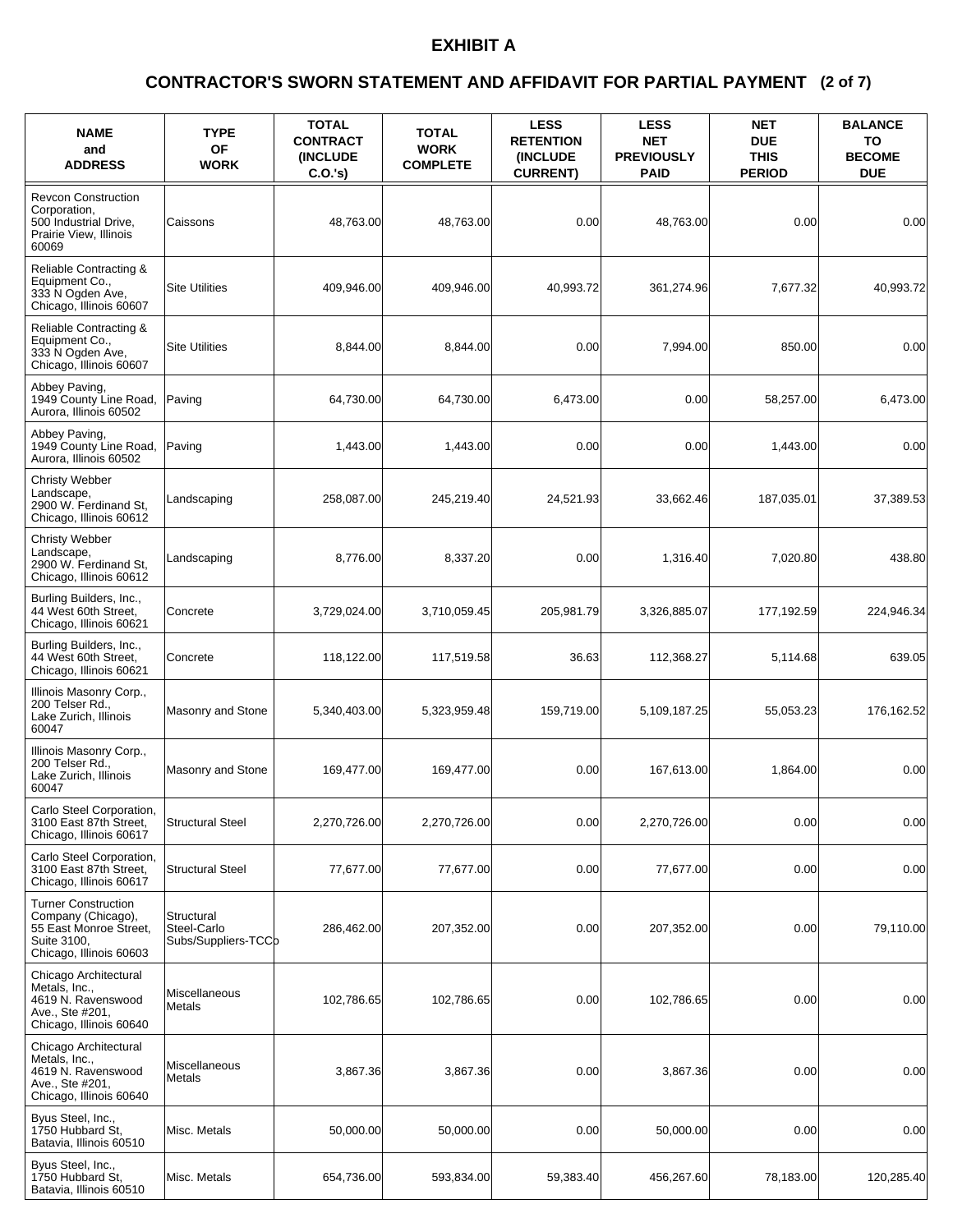### **(3 of 7) CONTRACTOR'S SWORN STATEMENT AND AFFIDAVIT FOR PARTIAL PAYMENT**

| <b>NAME</b><br>and<br><b>ADDRESS</b>                                                                                 | <b>TYPE</b><br>OF<br><b>WORK</b>        | <b>TOTAL</b><br><b>CONTRACT</b><br><b>(INCLUDE)</b><br>C.O.'s | <b>TOTAL</b><br><b>WORK</b><br><b>COMPLETE</b> | <b>LESS</b><br><b>RETENTION</b><br><b>INCLUDE</b><br><b>CURRENT)</b> | <b>LESS</b><br><b>NET</b><br><b>PREVIOUSLY</b><br><b>PAID</b> | <b>NET</b><br><b>DUE</b><br><b>THIS</b><br><b>PERIOD</b> | <b>BALANCE</b><br>TO<br><b>BECOME</b><br><b>DUE</b> |
|----------------------------------------------------------------------------------------------------------------------|-----------------------------------------|---------------------------------------------------------------|------------------------------------------------|----------------------------------------------------------------------|---------------------------------------------------------------|----------------------------------------------------------|-----------------------------------------------------|
| Byus Steel, Inc.,<br>1750 Hubbard St.<br>Batavia, Illinois 60510                                                     | Misc. Metals                            | 19,218.00                                                     | 17,473.00                                      | 169.50                                                               | 15,778.00                                                     | 1,525.50                                                 | 1,914.50                                            |
| <b>Midwest Fence</b><br>Corporation,<br>900 N. Kedzie Avenue,<br>Chicago, Illinois 60651                             | Metal Fence                             | 215,558.00                                                    | 215.558.00                                     | 21,555.80                                                            | 66,105.00                                                     | 127,897.20                                               | 21,555.80                                           |
| <b>Midwest Fence</b><br>Corporation,<br>900 N. Kedzie Avenue,<br>Chicago, Illinois 60651                             | <b>Metal Fence</b>                      | 6,532.00                                                      | 6,532.00                                       | 0.00                                                                 | 3,257.17                                                      | 3,274.83                                                 | 0.00                                                |
| <b>Turner Construction</b><br>Company (Chicago),<br>55 East Monroe Street,<br>Suite 3100,<br>Chicago, Illinois 60603 | Misc. Metals-CAM<br>Subs/Suppliers      | 301,187.30                                                    | 301,187.30                                     | 0.00                                                                 | 301,187.30                                                    | 0.00                                                     | 0.00                                                |
| Scale Construction Inc.,<br>2101 S. CARPENTER<br>ST, 2ND FLOOR,<br>CHICAGO, Illinois 60608                           | <b>General Trades</b>                   | 958,372.00                                                    | 895,028.36                                     | 26,850.86                                                            | 591,851.19                                                    | 276,326.31                                               | 90,194.50                                           |
| Scale Construction Inc.,<br>2101 S. CARPENTER<br>ST, 2ND FLOOR,<br>CHICAGO, Illinois 60608                           | <b>General Trades</b>                   | 30,243.00                                                     | 27,823.56                                      | 0.00                                                                 | 20,565.24                                                     | 7,258.32                                                 | 2,419.44                                            |
| Carroll Seating Co.,<br>2105 Lunt,<br>Elk Grove Village, Illinois<br>60007                                           | Architectural<br>Millwork &<br>Casework | 355,303.00                                                    | 355,303.00                                     | 35,124.51                                                            | 278,162.71                                                    | 42,015.78                                                | 35,124.51                                           |
| Carroll Seating Co.,<br>2105 Lunt,<br>Elk Grove Village, Illinois<br>60007                                           | Architectural<br>Millwork &<br>Casework | 12,061.00                                                     | 12,061.00                                      | 0.00                                                                 | 10,493.00                                                     | 1,568.00                                                 | 0.00                                                |
| Kremer & Davis,<br>132 Osborne Road,<br>Fridley, Minnesota 55432                                                     | Waterproofing                           | 382,620.00                                                    | 366,569.00                                     | 36,653.00                                                            | 321,358.00                                                    | 8,558.00                                                 | 52,704.00                                           |
| Kremer & Davis,<br>132 Osborne Road,<br>Fridley, Minnesota 55432                                                     | Waterproofing                           | 14,557.00                                                     | 11,951.30                                      | 0.00                                                                 | 11,951.30                                                     | 0.00                                                     | 2,605.70                                            |
| Bennett & Brosseau<br>Roofing, Inc.,<br>535 Anderson Drive,<br>Romeoville, Illinois<br>60446                         | Roofing                                 | 1,636,200.00                                                  | 1,634,479.54                                   | 163,447.97                                                           | 1,273,884.06                                                  | 197,147.51                                               | 165,168.43                                          |
| Bennett & Brosseau<br>Roofing, Inc.,<br>535 Anderson Drive,<br>Romeoville, Illinois<br>60446                         | Roofing                                 | 55,907.00                                                     | 55,907.00                                      | 0.00                                                                 | 49.890.93                                                     | 6,016.07                                                 | 0.00                                                |
| ASC Fireproofing, Inc.,<br>607 Church Road.<br>Elgin, Illinois 60123                                                 | Fireproofing                            | 175,444.00                                                    | 163,333.00                                     | 5,386.08                                                             | 157,946.92                                                    | 0.00                                                     | 17,497.08                                           |
| ASC Fireproofing, Inc.,<br>607 Church Road,<br>Elgin, Illinois 60123                                                 | Fireproofing                            | 4,092.00                                                      | 3,804.74                                       | 0.00                                                                 | 3,804.74                                                      | 0.00                                                     | 287.26                                              |
| <b>Underland Architectural</b><br>Systems, Inc.,<br>20318 Torrence Avenue,<br>Lynwood, Illinois 60411                | Curtaiwall/Glass/Metal<br>Panels        | 1,529,765.00                                                  | 1,529,765.00                                   | 153,496.87                                                           | 1,303,962.28                                                  | 72,305.85                                                | 153,496.87                                          |
| <b>Underland Architectural</b><br>Systems, Inc.,<br>20318 Torrence Avenue,<br>Lynwood, Illinois 60411                | Curtaiwall/Glass/Metal<br>Panels        | 50,955.00                                                     | 50,955.00                                      | 0.00                                                                 | 47,613.00                                                     | 3,342.00                                                 | 0.00                                                |
| The Levy Company,<br>3925 Commercial<br>Avenue,<br>Northbrook, Illinois<br>60062                                     | Gypsum<br>Board/Plaster                 | 890,120.00                                                    | 846,076.60                                     | 26,386.77                                                            | 726,977.71                                                    | 92,712.12                                                | 70,430.17                                           |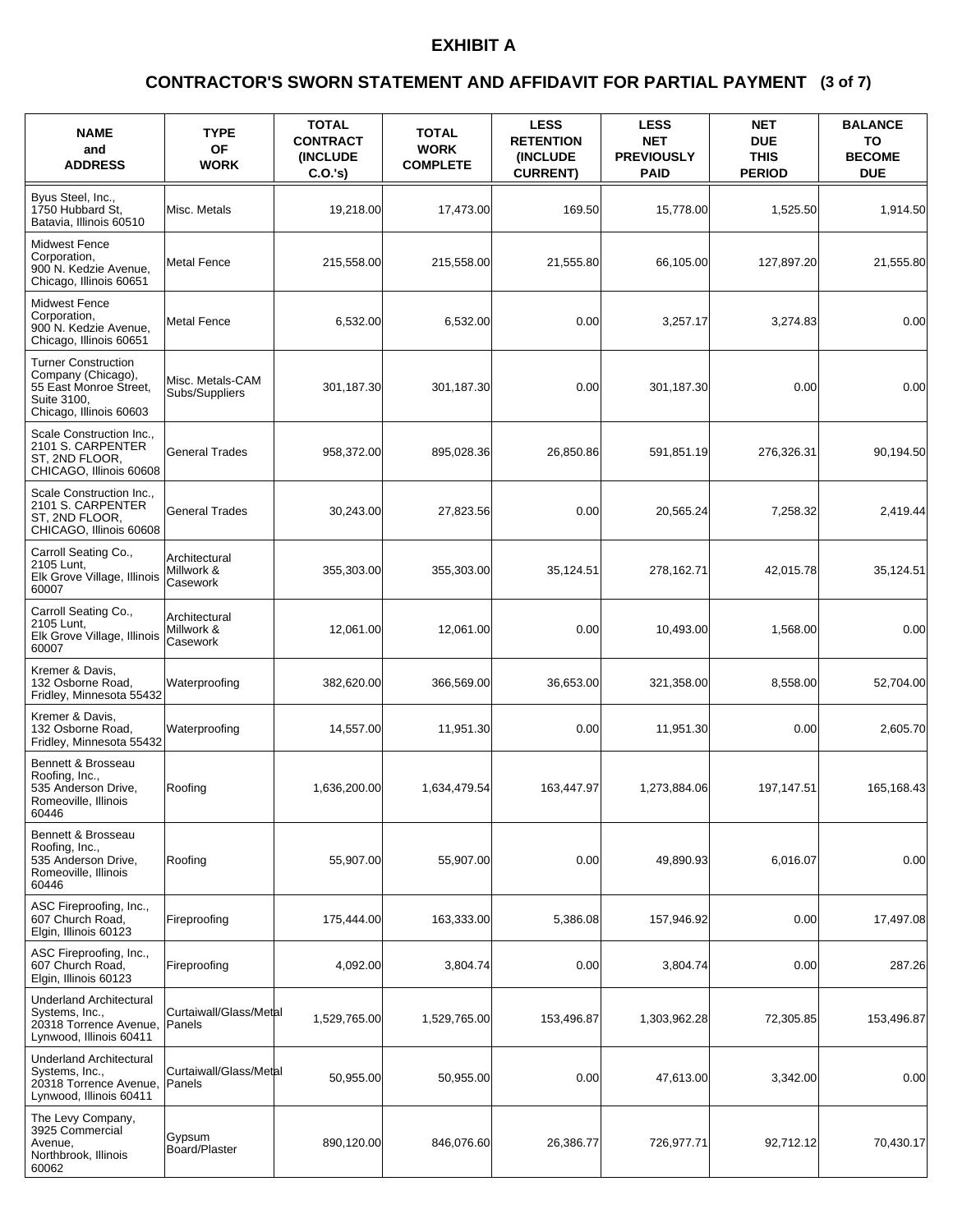### **(4 of 7) CONTRACTOR'S SWORN STATEMENT AND AFFIDAVIT FOR PARTIAL PAYMENT**

| <b>NAME</b><br>and<br><b>ADDRESS</b>                                                                   | <b>TYPE</b><br><b>OF</b><br><b>WORK</b>   | <b>TOTAL</b><br><b>CONTRACT</b><br><b>INCLUDE</b><br>$C.O.'s$ ) | <b>TOTAL</b><br><b>WORK</b><br><b>COMPLETE</b> | <b>LESS</b><br><b>RETENTION</b><br>(INCLUDE<br><b>CURRENT)</b> | <b>LESS</b><br><b>NET</b><br><b>PREVIOUSLY</b><br><b>PAID</b> | <b>NET</b><br><b>DUE</b><br><b>THIS</b><br><b>PERIOD</b> | <b>BALANCE</b><br>TO<br><b>BECOME</b><br><b>DUE</b> |
|--------------------------------------------------------------------------------------------------------|-------------------------------------------|-----------------------------------------------------------------|------------------------------------------------|----------------------------------------------------------------|---------------------------------------------------------------|----------------------------------------------------------|-----------------------------------------------------|
| The Levy Company,<br>3925 Commercial<br>Avenue,<br>Northbrook, Illinois<br>60062                       | Gypsum<br>Board/Plaster                   | 29,531.00                                                       | 29,531.00                                      | 0.00                                                           | 26,944.08                                                     | 2,586.92                                                 | 0.00                                                |
| Mr. Davids Carpet<br>Service,<br>865 W Irving Park Road,<br>Itasca, Illinois 60143                     | Ceramic & Quarry<br>Tile                  | 94,613.00                                                       | 94,613.00                                      | 2,895.20                                                       | 85,151.70                                                     | 6,566.10                                                 | 2,895.20                                            |
| Mr. Davids Carpet<br>Service,<br>865 W Irving Park Road,<br>Itasca, Illinois 60143                     | Ceramic & Quarry<br>Tile                  | 2,886.00                                                        | 2,886.00                                       | 0.00                                                           | 2,886.00                                                      | 0.00                                                     | 0.00                                                |
| Metropolitan Terrazzo,<br>LLC,<br>645 Lunt Avenue.<br>Elk Grove Village, Illinois<br>60007             | Terrazzo                                  | 912.733.00                                                      | 912,733.00                                     | 26.378.68                                                      | 781,726.50                                                    | 104,627.82                                               | 26,378.68                                           |
| Metropolitan Terrazzo,<br>LLC.<br>645 Lunt Avenue,<br>Elk Grove Village, Illinois<br>60007             | Terrazzo                                  | 31,986.00                                                       | 31,986.00                                      | 0.00                                                           | 29,107.00                                                     | 2,879.00                                                 | 0.00                                                |
| Floors, Inc,<br>PO Box 700, 1341<br>Cobblestone Way,<br>Woodstock, Illinois<br>60098                   | Wood Flooring<br>W/Striping               | 82,609.00                                                       | 82,609.00                                      | 8,260.90                                                       | 61,325.10                                                     | 13,023.00                                                | 8,260.90                                            |
| Floors, Inc,<br>PO Box 700, 1341<br>Cobblestone Way,<br>Woodstock, Illinois<br>60098                   | Wood Flooring<br>W/Striping               | 2,789.00                                                        | 2,789.00                                       | 0.00                                                           | 2,231.20                                                      | 557.80                                                   | 0.00                                                |
| Flooring Resources,<br>600 W. Pratt,<br>Elk Grove, Illinois 60007                                      | <b>Resilient Flooring &amp;</b><br>Carpet | 175,037.00                                                      | 171,749.00                                     | 5,152.47                                                       | 145,016.10                                                    | 21,580.43                                                | 8,440.47                                            |
| Flooring Resources,<br>600 W. Pratt,<br>Elk Grove, Illinois 60007                                      | <b>Resilient Flooring &amp;</b><br>Carpet | 5,198.00                                                        | 5,042.00                                       | 0.00                                                           | 4,782.00                                                      | 260.00                                                   | 156.00                                              |
| DBM Services, Inc.,<br>16W107 83rd Street,<br>Burr Ridge, Illinois 60527                               | <b>Fluid Applied</b><br>Flooring          | 77,755.00                                                       | 77,755.00                                      | 2,401.25                                                       | 11,300.40                                                     | 64,053.35                                                | 2,401.25                                            |
| DBM Services, Inc.,<br>16W107 83rd Street,<br>Burr Ridge, Illinois 60527                               | <b>Fluid Applied</b><br>Flooring          | 3,340.00                                                        | 3,340.00                                       | 0.00                                                           | 434.20                                                        | 2,905.80                                                 | 0.00                                                |
| Continental Painting &<br>Decorating, Inc.,<br>2255 South Wabash<br>Avenue,<br>Chicago, Illinois 60616 | Painting                                  | 293,520.00                                                      | 274,538.00                                     | 8,236.14                                                       | 215,071.20                                                    | 51,230.66                                                | 27,218.14                                           |
| Continental Painting &<br>Decorating, Inc.,<br>2255 South Wabash<br>Avenue,<br>Chicago, Illinois 60616 | Painting                                  | 9,815.00                                                        | 9,226.00                                       | 0.00                                                           | 7,950.00                                                      | 1,276.00                                                 | 589.00                                              |
| Interior Concepts Inc.<br>7150 N Ridgeway Ave,<br>Lincolnwood, Illinois<br>60712                       | <b>Toilet Partitions</b>                  | 108,418.00                                                      | 91,103.00                                      | 9,110.30                                                       | 2,700.00                                                      | 79,292.70                                                | 26,425.30                                           |
| Interior Concepts Inc,<br>7150 N Ridgeway Ave,<br>Lincolnwood, Illinois<br>60712                       | <b>Toilet Partitions</b>                  | 3,697.00                                                        | 3,697.00                                       | 0.00                                                           | 0.00                                                          | 3,697.00                                                 | 0.00                                                |
| Electrical Contractors,<br>Inc.,<br>1252 Allanson Road,<br>Mundelein, Illinois 60060                   | Parking Control<br>System                 | 38,299.00                                                       | 38,299.00                                      | 1,148.97                                                       | 17,234.55                                                     | 19,915.48                                                | 1,148.97                                            |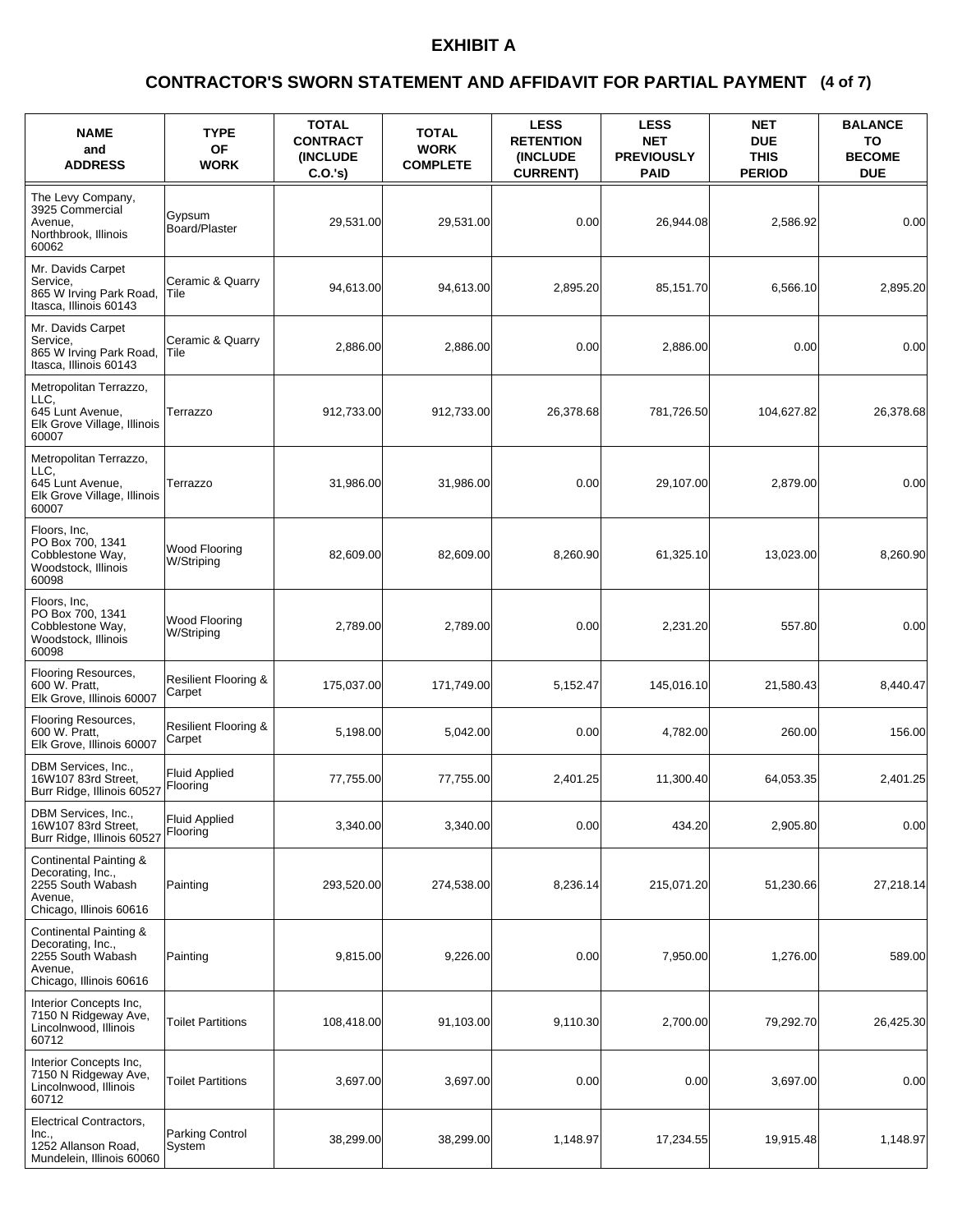### **(5 of 7) CONTRACTOR'S SWORN STATEMENT AND AFFIDAVIT FOR PARTIAL PAYMENT**

| <b>NAME</b><br>and<br><b>ADDRESS</b>                                                                                 | <b>TYPE</b><br><b>OF</b><br><b>WORK</b>        | <b>TOTAL</b><br><b>CONTRACT</b><br><b>(INCLUDE)</b><br>$C.O.'s$ ) | <b>TOTAL</b><br><b>WORK</b><br><b>COMPLETE</b> | <b>LESS</b><br><b>RETENTION</b><br>(INCLUDE<br><b>CURRENT)</b> | <b>LESS</b><br><b>NET</b><br><b>PREVIOUSLY</b><br><b>PAID</b> | <b>NET</b><br><b>DUE</b><br><b>THIS</b><br><b>PERIOD</b> | <b>BALANCE</b><br>TO<br><b>BECOME</b><br><b>DUE</b> |
|----------------------------------------------------------------------------------------------------------------------|------------------------------------------------|-------------------------------------------------------------------|------------------------------------------------|----------------------------------------------------------------|---------------------------------------------------------------|----------------------------------------------------------|-----------------------------------------------------|
| <b>Electrical Contractors,</b><br>Inc.,<br>1252 Allanson Road,<br>Mundelein, Illinois 60060                          | Parking Control<br>System                      | 1,306.00                                                          | 1,306.00                                       | 0.00                                                           | 653.00                                                        | 653.00                                                   | 0.00                                                |
| <b>Turner Construction</b><br>Company (Chicago),<br>55 East Monroe Street,<br>Suite 3100,<br>Chicago, Illinois 60603 | General<br>Specialties-Nedland                 | 25,038.00                                                         | 25,038.00                                      | 0.00                                                           | 0.00                                                          | 25,038.00                                                | 0.00                                                |
| Poblocki Sign Company<br>LLC.<br>P.O. Box 1541,<br>Milwaukee, Wisconsin<br>53201-1541                                | Signage                                        | 92,000.00                                                         | 0.00                                           | 0.00                                                           | 0.00                                                          | 0.00                                                     | 92,000.00                                           |
| Poblocki Sign Company<br>LLC.<br>P.O. Box 1541,<br>Milwaukee, Wisconsin<br>53201-1541                                | Signage                                        | 3,137.00                                                          | 0.00                                           | 0.00                                                           | 0.00                                                          | 0.00                                                     | 3,137.00                                            |
| Larson Equipment &<br>Furniture,<br>403 S Vermnt,<br>Palatine, Illinois 60067                                        | <b>Metal Lockers</b>                           | 138,350.00                                                        | 138,350.00                                     | 13,835.01                                                      | 122,128.46                                                    | 2,386.53                                                 | 13,835.01                                           |
| Larson Equipment &<br>Furniture,<br>403 S Vermnt,<br>Palatine, Illinois 60067                                        | <b>Metal Lockers</b>                           | 4,718.00                                                          | 4,718.00                                       | 0.00                                                           | 4,482.10                                                      | 235.90                                                   | 0.00                                                |
| To Be Let                                                                                                            | Window Washing<br>Equipment                    | 51,000.00                                                         | 0.00                                           | 0.00                                                           | 0.00                                                          | 0.00                                                     | 51,000.00                                           |
| To Be Let                                                                                                            | <b>CCIP-Window</b><br><b>Washing Equipment</b> | 1,739.00                                                          | 0.00                                           | 0.00                                                           | 0.00                                                          | 0.00                                                     | 1,739.00                                            |
| M.L. Rongo, Inc.,<br>4817 W. Lake Street,<br>Melrose Park, Illinois<br>60160                                         | Food Service<br>Equipment                      | 167,920.00                                                        | 158,200.00                                     | 15,820.00                                                      | 142,380.00                                                    | 0.00                                                     | 25,540.00                                           |
| M.L. Rongo, Inc.,<br>4817 W. Lake Street,<br>Melrose Park, Illinois<br>60160                                         | <b>Food Service</b><br>Equipment               | 5,726.00                                                          | 5,726.00                                       | 0.00                                                           | 5,726.00                                                      | 0.00                                                     | 0.00                                                |
| <b>SCHINDLER</b><br>ELEVATOR,<br>1530 Timberwolf Dr.<br>Holland, Ohio 43528                                          | Elevators                                      | 349,500.00                                                        | 349,500.00                                     | 34,950.00                                                      | 314,550.00                                                    | 0.00                                                     | 34,950.00                                           |
| <b>SCHINDLER</b><br>ELEVATOR,<br>1530 Timberwolf Dr.<br>Holland, Ohio 43528                                          | Elevators                                      | 11,918.00                                                         | 11,918.00                                      | 0.00                                                           | 11,918.00                                                     | 0.00                                                     | 0.00                                                |
| F. E. Moran Fire<br>Protection of Northern<br>III.,<br>2165 Shermer Rd Ste D,<br>Northbrook, Illinois<br>60062       | <b>Fire Protection</b>                         | 428,418.00                                                        | 428,418.00                                     | 42,843.00                                                      | 382,847.10                                                    | 2,727.90                                                 | 42,843.00                                           |
| F. E. Moran Fire<br>Protection of Northern<br>III.,<br>2165 Shermer Rd Ste D,<br>Northbrook, Illinois<br>60062       | <b>Fire Protection</b>                         | 12,273.00                                                         | 12,273.00                                      | 368.00                                                         | 12,273.00                                                     | (368.00)                                                 | 368.00                                              |
| Norman Mechanical,<br>3850 Industrial Avenue,<br>Rolling Meadows, Illinois<br>60008                                  | Plumbing                                       | 1,184,033.00                                                      | 1,184,033.00                                   | 35,635.00                                                      | 1,061,170.00                                                  | 87,228.00                                                | 35,635.00                                           |
| Norman Mechanical,<br>3850 Industrial Avenue,<br>Rolling Meadows, Illinois<br>60008                                  | Plumbing                                       | 32,701.00                                                         | 32,701.00                                      | 0.00                                                           | 32,374.00                                                     | 327.00                                                   | 0.00                                                |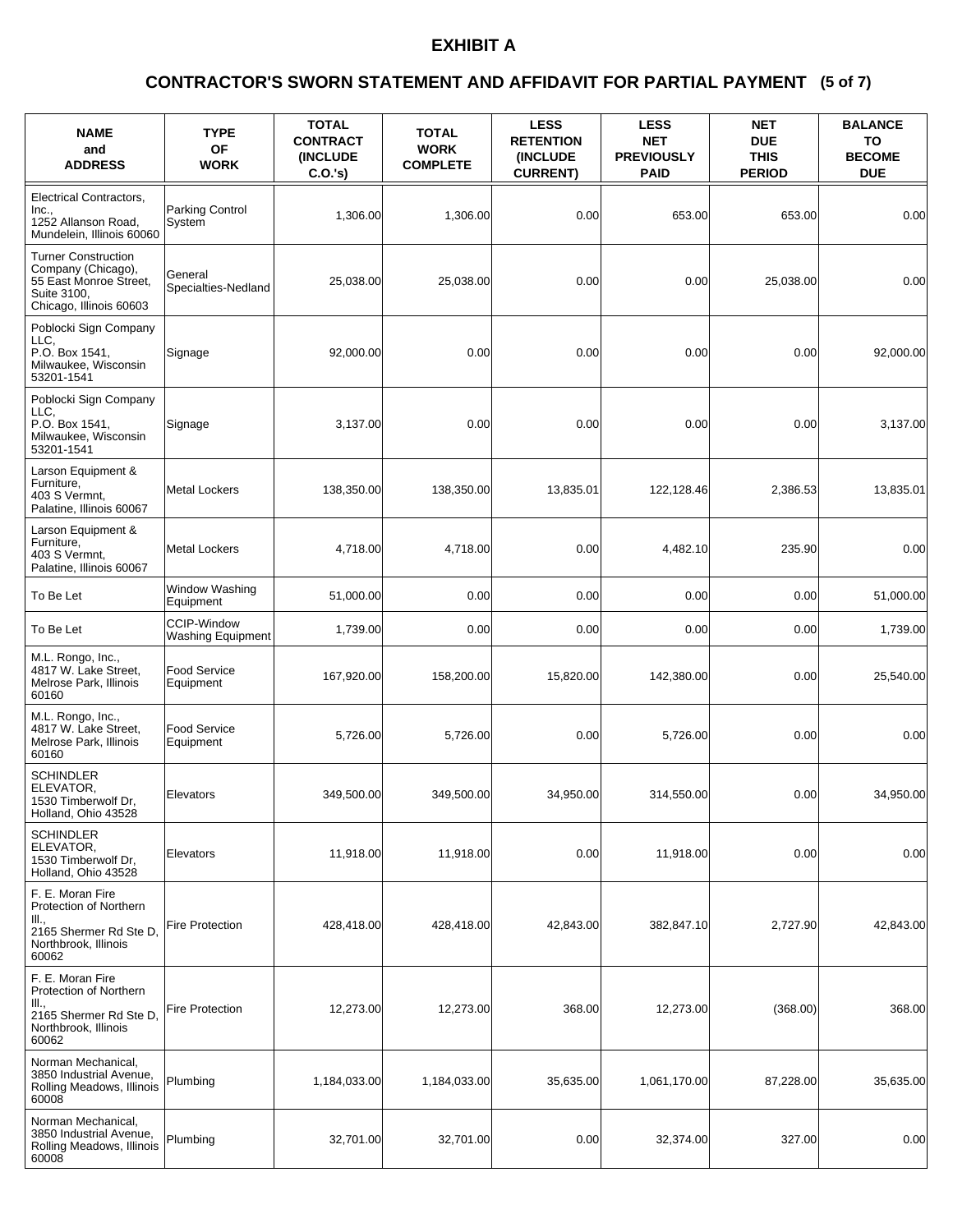### **(6 of 7) CONTRACTOR'S SWORN STATEMENT AND AFFIDAVIT FOR PARTIAL PAYMENT**

| <b>NAME</b><br>and<br><b>ADDRESS</b>                                                                                  | <b>TYPE</b><br><b>OF</b><br><b>WORK</b>                                                                                                                                                               | <b>TOTAL</b><br><b>CONTRACT</b><br><b>INCLUDE</b><br>C.O.'s | <b>TOTAL</b><br><b>WORK</b><br><b>COMPLETE</b> | <b>LESS</b><br><b>RETENTION</b><br>(INCLUDE<br><b>CURRENT)</b> | <b>LESS</b><br><b>NET</b><br><b>PREVIOUSLY</b><br><b>PAID</b> | <b>NET</b><br><b>DUE</b><br><b>THIS</b><br><b>PERIOD</b> | <b>BALANCE</b><br>TO<br><b>BECOME</b><br><b>DUE</b> |
|-----------------------------------------------------------------------------------------------------------------------|-------------------------------------------------------------------------------------------------------------------------------------------------------------------------------------------------------|-------------------------------------------------------------|------------------------------------------------|----------------------------------------------------------------|---------------------------------------------------------------|----------------------------------------------------------|-----------------------------------------------------|
| International Piping<br>Systems, Inc.,<br>444 East State Parkway,<br>Suite 123,<br>Schaumburg, Illinois<br>60173-4538 | Mechanical<br><b>W/Controls</b>                                                                                                                                                                       | 2,967,522.30                                                | 2,967,522.30                                   | 0.00                                                           | 3,440,022.30                                                  | (472,500.00)                                             | 0.00                                                |
| International Piping<br>Systems, Inc.,<br>444 East State Parkway,<br>Suite 123.<br>Schaumburg, Illinois<br>60173-4538 | Mechanical<br><b>W/Controls</b>                                                                                                                                                                       | 96,173.00                                                   | 96,173.00                                      | 0.00                                                           | 102,411.00                                                    | (6,238.00)                                               | 0.00                                                |
| <b>Turner Construction</b><br>Company (Chicago),<br>55 East Monroe Street,<br>Suite 3100,<br>Chicago, Illinois 60603  | IPS<br>Subs/Suppliers-TCCb                                                                                                                                                                            | 641,444.70                                                  | 380,528.72                                     | 0.00                                                           | 0.00                                                          | 380,528.72                                               | 260,915.98                                          |
| Connelly Electric,<br>40 S. Addison Rd, Suite<br>100,<br>Addison, Illinois 60101                                      | Electrical                                                                                                                                                                                            | 4,007,359.00                                                | 3,981,813.00                                   | 119,542.85                                                     | 3,448,949.29                                                  | 413,320.86                                               | 145,088.85                                          |
| Connelly Electric,<br>40 S. Addison Rd, Suite<br>100,<br>Addison, Illinois 60101                                      | Electrical                                                                                                                                                                                            | 125.795.00                                                  | 124,537.00                                     | 0.00                                                           | 119,505.00                                                    | 5,032.00                                                 | 1,258.00                                            |
| <b>Turner Construction</b><br>Company (Chicago),<br>55 East Monroe Street,<br>Suite 3100,<br>Chicago, Illinois 60603  | <b>Fixed General</b><br>ConditionsRailroad<br>InsuranceCM Fee<br>(2%)TCCO<br>Construction<br>ContingencyTCCo<br>P&P BondBuilders<br><b>Risk</b><br>InsuranceNot-To-Exceed<br><b>General Condition</b> | 5,973,414.69                                                | 5,042,639.46                                   | 151,279.94                                                     | 4,289,136.45                                                  | 602,223.07                                               | 1,082,055.17                                        |
|                                                                                                                       | <b>Subtotal TCCo GMP</b>                                                                                                                                                                              | 42,609,813.00                                               | 40,833,991.00                                  | 1,598,444.00                                                   | 36,407,227.00                                                 | 2,828,320.00                                             | 3,374,266.00                                        |
| 002                                                                                                                   | <b>TCCo GMP without</b><br>retention held                                                                                                                                                             |                                                             |                                                |                                                                |                                                               |                                                          |                                                     |
| <b>Turner Construction</b><br>Company (Chicago),<br>55 East Monroe Street,<br>Suite 3100,<br>Chicago, Illinois 60603  | Subguard                                                                                                                                                                                              | 447,572.00                                                  | 432,205.00                                     | 0.00                                                           | 432,205.00                                                    | 0.00                                                     | 15,367.00                                           |
| <b>Turner Construction</b><br>Company (Chicago),<br>55 East Monroe Street,<br>Suite 3100.<br>Chicago, Illinois 60603  | <b>TCCo Insurance</b>                                                                                                                                                                                 | 396,724.00                                                  | 368,953.00                                     | 0.00                                                           | 352,101.00                                                    | 16,852.00                                                | 27,771.00                                           |
| <b>Turner Construction</b><br>Company (Chicago),<br>55 East Monroe Street,<br>Suite 3100,<br>Chicago, Illinois 60603  | Preconstruction<br><b>Services</b>                                                                                                                                                                    | 150,000.00                                                  | 150,000.00                                     | 0.00                                                           | 150,000.00                                                    | 0.00                                                     | 0.00                                                |
| Subtotal TCCo GMP without retention held                                                                              |                                                                                                                                                                                                       | 994,296.00                                                  | 951,158.00                                     | 0.00                                                           | 934,306.00                                                    | 16,852.00                                                | 43,138.00                                           |
| 003                                                                                                                   | Owner<br><b>Contingency</b>                                                                                                                                                                           |                                                             |                                                |                                                                |                                                               |                                                          |                                                     |
| To Be Let                                                                                                             | <b>Owner Contingency</b>                                                                                                                                                                              | 1,184,112.00                                                | 0.00                                           | 0.00                                                           | 0.00                                                          | 0.00                                                     | 1,184,112.00                                        |
|                                                                                                                       | <b>Subtotal Owner Contingency</b>                                                                                                                                                                     | 1,184,112.00                                                | 0.00                                           | 0.00                                                           | 0.00                                                          | 0.00                                                     | 1,184,112.00                                        |
| Total                                                                                                                 |                                                                                                                                                                                                       | 44,788,221.00                                               | 41,785,149.00                                  | 1,598,444.00                                                   | 37,341,533.00                                                 | 2,845,172.00                                             | 4,601,516.00                                        |